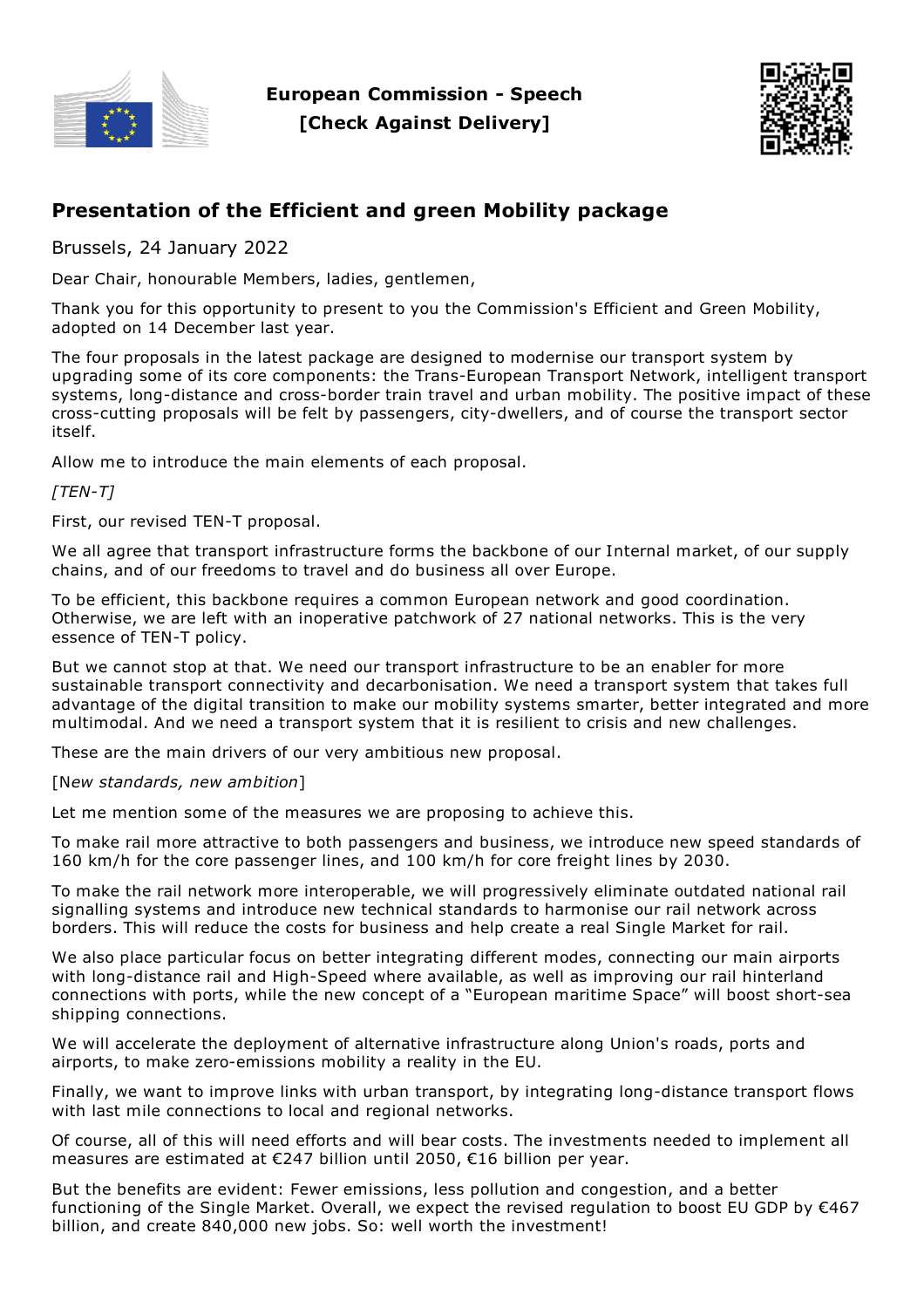# [*Maps*]

In practice, our TEN-T proposal comes with detailed maps and a project-pipeline of potential projects. While our priority remains to complete our core network by 2030, we need also to accelerate progress on other parts of the network. We cannot just wait for 2050.This is why we have proposed a new intermediate deadline of 2040 for an extended core network.

Rail – and high-speed rail in particular – is a key focus of our accelerated pipeline of projects. The goal is to consolidate the already significant network in the West, expanding it towards the North, with ambitious plans for high-speed deployment in Finland and Sweden, but also in Poland. A new line will link Berlin to Vienna through the Czech Republic in central Europe. And last but not least, a new connection will see the light from the heart of Europe to the Black Sea, through Budapest and Bucharest.

Finally, we are also reorganising and simplifying existing instruments in terms of transport corridors and governance: We have reinforced the connectivity of continental Europe with Ireland. We are also living up to our commitments to candidate countries in the Balkan region, with a new West Balkans corridor that connects all of these countries with Central Europe down to Bulgaria and Greece. Finally, responding to a historic demand to improve the North-South connections in Eastern Europe, we are proposing connecting the Baltic, Black and Adriatic seas through a new north-south corridor.

# *[ITS]*

This covers the physical aspects of our transport infrastructure connecting Europe from east to west, and north to south. But of course, digital infrastructure can bring us even closer together.

Recent developments such as Mobility as a Service (MaaS), urban mobility apps and Cooperative, Connected and Automated Mobility (CCAM) are not possible without full ITS deployment.

Our proposal to update the 2010 Directive on Intelligent Transport Systems aims to dismantle barriers to data availability and sharing and foster effective coordination and monitoring mechanisms between ITS stakeholders.

This will increase the interoperability and cross-border functioning of a wide range of ITS services; such as road-safety traffic information services, multimodal mobility apps, navigation services, eCall, safe and secure parking for trucks or V2X communication services to name a few.

I want to see key road safety data available in digital format, such as that on speed limits, road closures, traffic circulation plans and parking areas. Having this information to hand will cut congestion costs, which currently account for more than 1% of EU GDP – and stretches to more than 2% in some areas.

Citizens and workers alike will welcome the time saved, as will the companies benefitting from more reliable and efficient logistics systems that make them more competitive. Improved efficiency will also make investing in the EU more attractive.

### *[Rail]*

The third proposal I want to present to you is the passenger **Rail Action Plan** – a concrete *finale* to the European Year of Rail.

We all agree that rail should play a key role in the future sustainable transport mix, but we also all know that rail needs to become more attractive to become the "first choice" or to be considered as "part of the route" when someone thinks how to get from point A to B.

Our Action Plan focuses on how to boost long-distance, cross-border passenger services. Currently such services constitute only around 10% of collective cross-border passenger transport in Europe.

That is why we have put forward a concrete roadmap to tackle 10 of the biggest obstacles, which are holding back rail from becoming more attractive on long and cross-border journeys. These obstacles include redundant national rules, complicated ticketing and the slow uptake of digital technologies. Additional challenges relate to infrastructure, rolling stock, operations and cost effectiveness, access to rail, but also affordability, level playing field, work force and skills.

### *[Urban]*

The fourth proposal in this package is our new **Urban Mobility Strategy**.

We are putting forward an enabling EU framework to help cities, regions and Member States develop modern and clean urban mobility well ahead of 2050.

This includes a more ambitious approach to sustainable urban mobility planning – directly linked to the new requirement put forward in the revised TEN-T Regulation for more than 420 cities on the